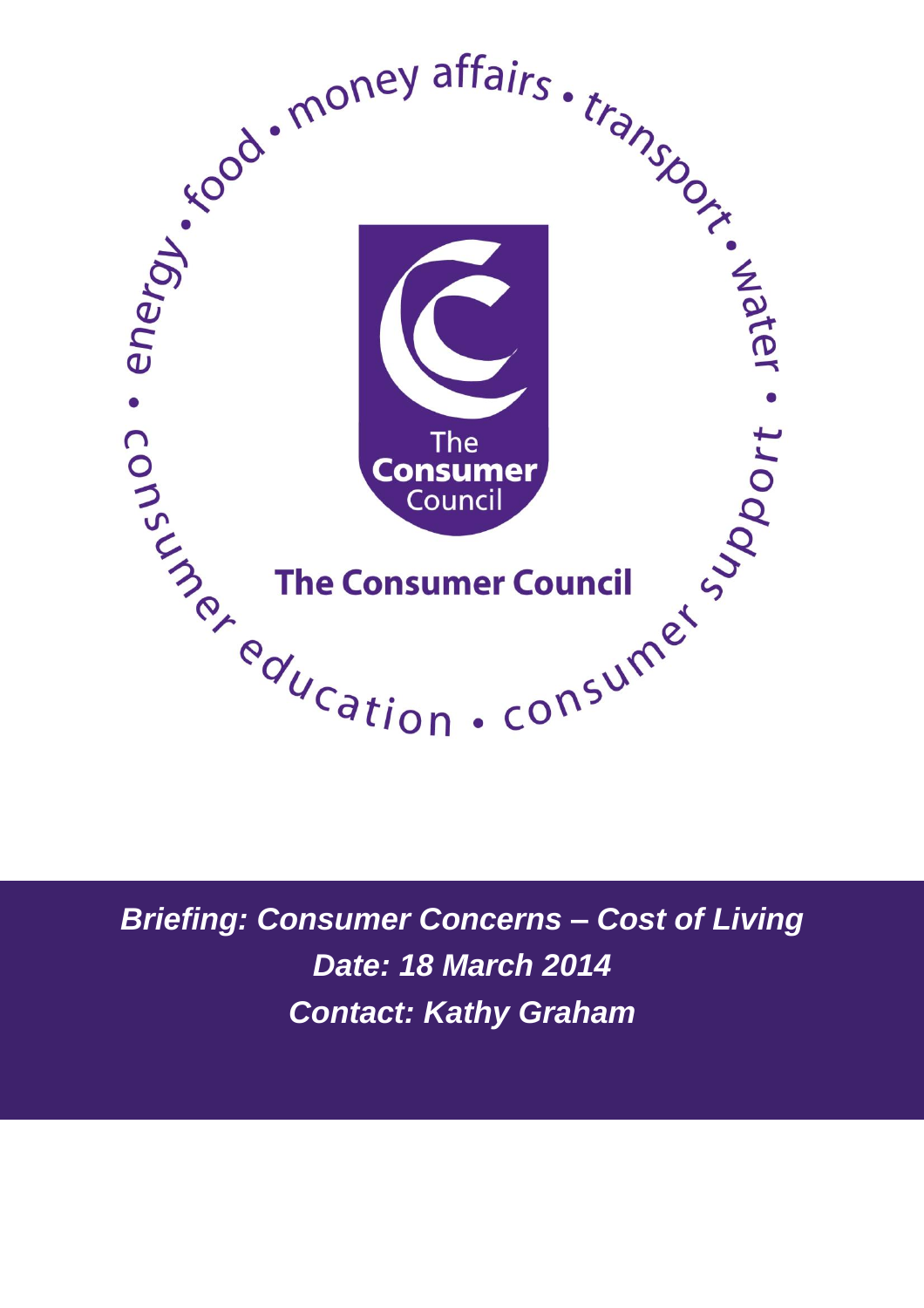### **Introduction**

With reports in the news that the economy is beginning to recover the Consumer Council undertook research in December 2013 to gain an insight into consumers' views.

Although the NI economy is set to grow at its fastest rate since 2007 households continue to struggle. Benefits may be being felt in the general economy but there is a definite lag before consumers see this translated to their pocket, household budget or to prices on the high street. Poorer households have been hardest hit by the higher food and energy prices and in NI are £1000 worse off a year than they were ten years ago<sup>1</sup>.

## **Half of NI consumers are worried about making ends meet now and more are worried about the future**

- Almost half (49 per cent) of consumers are worried about their ability to make ends meet now;
- Fifty-six per cent are worried about their ability to make ends meet in the future;
- Less than half of NI consumers (47 per cent) are keeping up with bills and financial commitments without difficulty; and,
- For 15 per cent, keeping up with bills is a constant struggle or they have fallen behind with some or all financial commitments.

This has been quite a static trend over the last few years as the graph below shows.



**Ability to keep up with financial commitments 2010, 2012 and 2013**

1 Economic Outlook, March 2014, PWC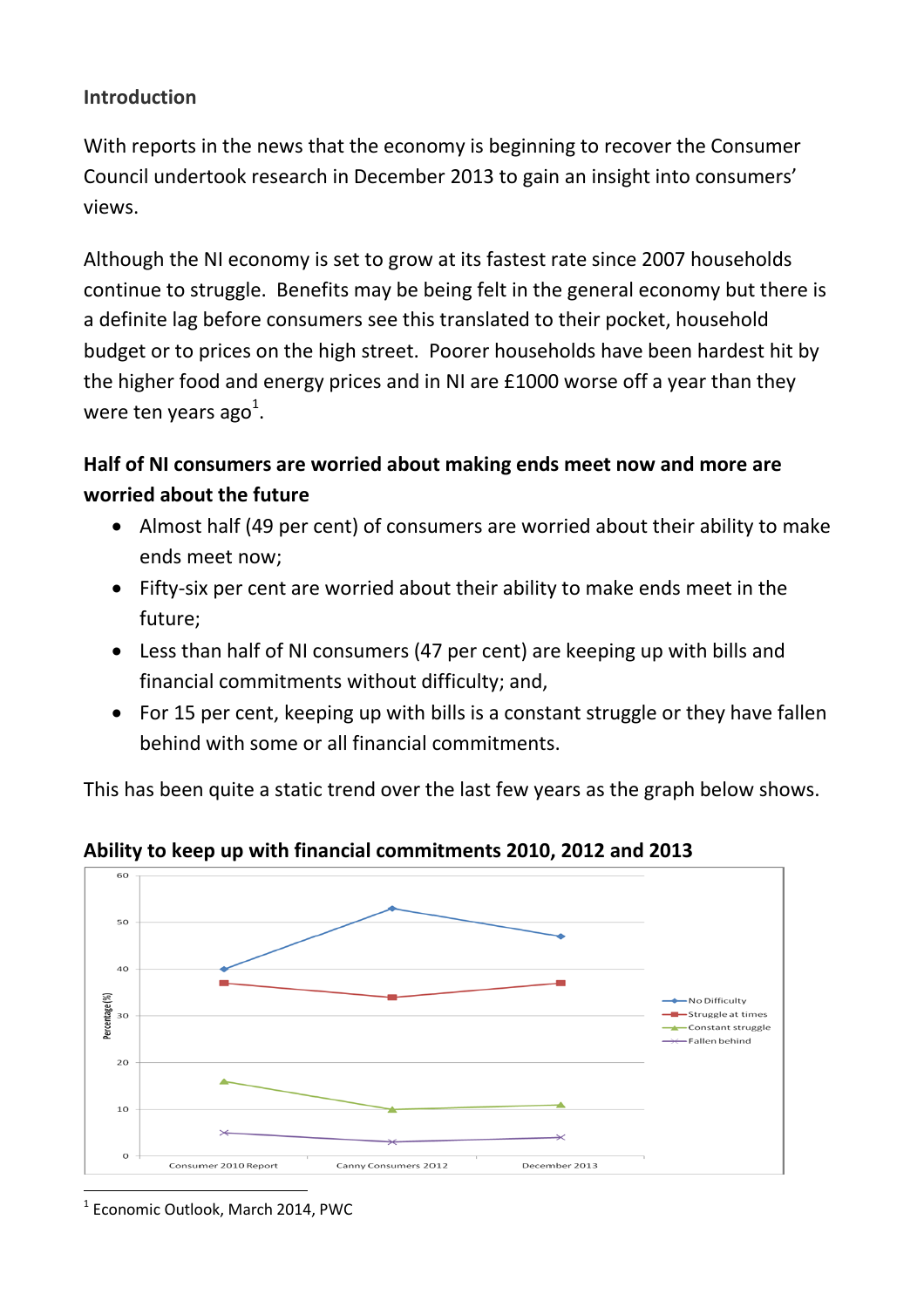### **Energy, food and housing costs**

We asked consumers what their biggest area of concern was in relation to household bills, the top 5 are set out below.



Overall consumers' biggest worry is home energy costs, with 81 per cent expressing concern. This is not surprising considering since 2009 the cost of heating oil has risen by over 62 per cent; the cost of electricity has increased by 61 per cent; and, the cost of natural gas by 38 per cent. $^2$  The average overall annual household energy bill in Northern Ireland is £2,341 which compares to £1,445 in GB. The 62 per cent difference can be explained by the reliance of 68 per cent of NI homes on home heating oil whilst in GB most homes use the comparatively cheaper natural gas.

 $\overline{a}$ <sup>2</sup> Consumer Council Cost of Living Brief October 2013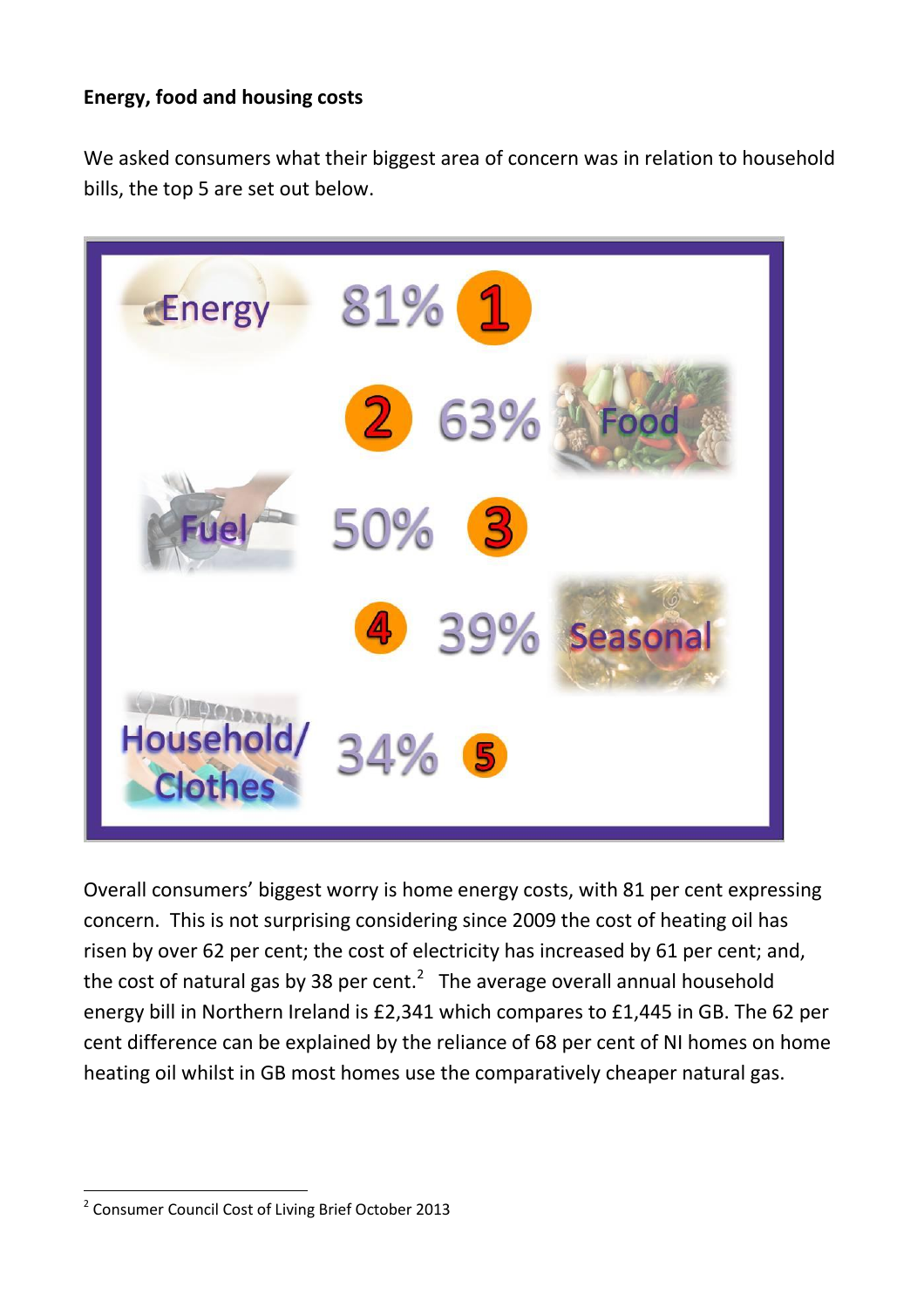Older people cited energy bills as their number one concern (64 per cent) more than the overall NI population (47 per cent), and energy bills were more of a top concern for rural consumers (52 per cent) than for those living in urban areas (45 per cent).

Food prices rose by 33 per cent between 2007 and 2013<sup>3</sup>, so it is perhaps unsurprising that food costs are the second biggest spending concern, with 63 per cent of consumers placing this within their top five.



Consumers in Londonderry/Derry are the most concerned with 64 per cent worried about making ends meet now and 67 per cent worried about making ends meet in the future compared to the NI averages of 49 and 56 per cent.

Five per cent of consumers are worried about losing their home within the next year because they can't pay their rent or mortgage. This percentage increases to 8 per cent among the 35- 54 year olds and is highest at 11 per cent in Armagh.

 $\overline{a}$  $3$  Food expenditure and nutritional quality over the Great Recession, The Institute for Fiscal Studies, November 2013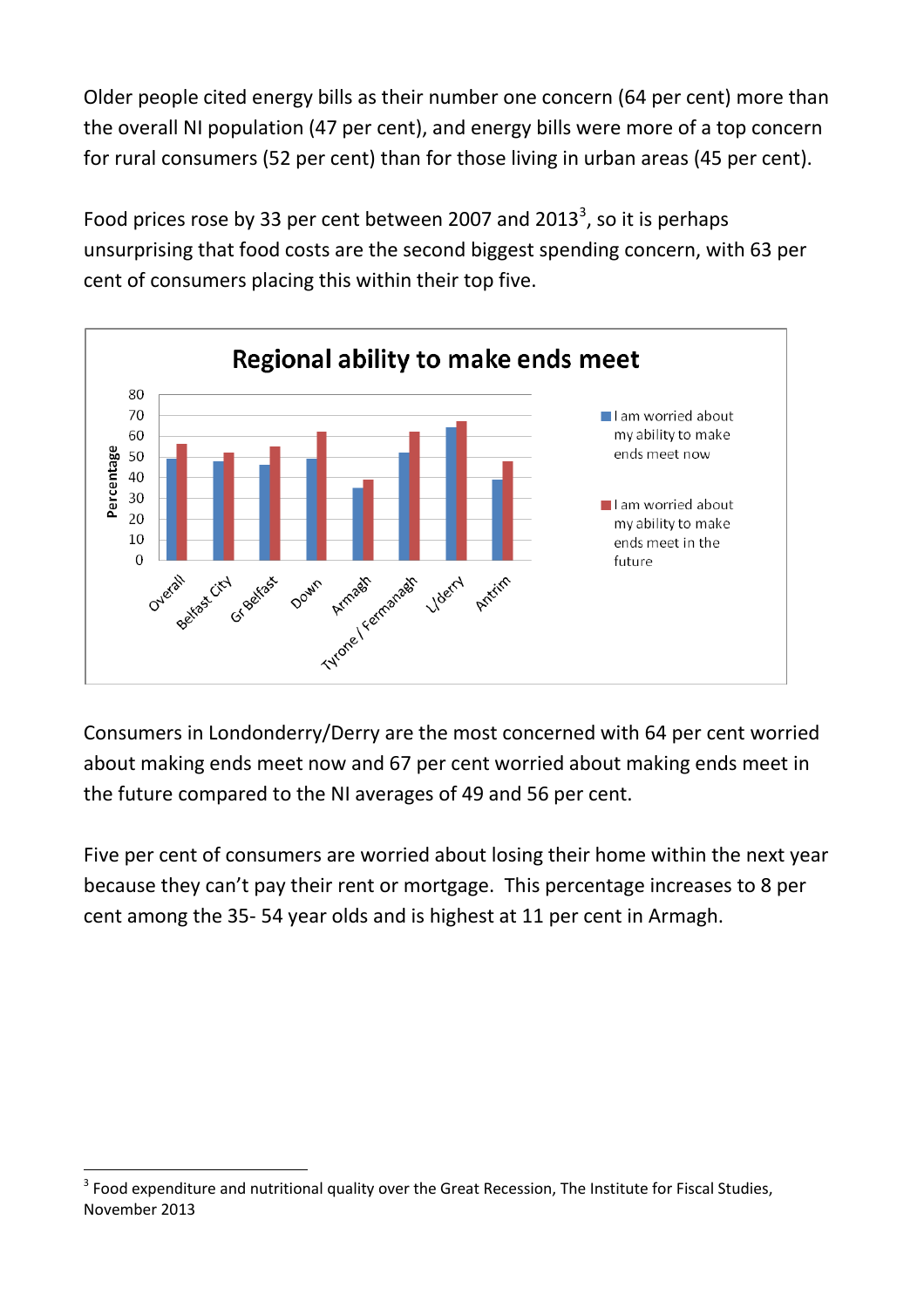

Consumers aged 35-54 are particularly worried about their ability to make ends meet now, in the future and are more worried about the cost of food compared to any other age grouping. This has shifted since 2010 when we conducted similar research which found consumers aged 25-34 years were the most concerned about making ends meet.

### **Tracking consumers' views and confidence**

This snapshot provides a clear message that consumers do not have confidence that the "green shoots" of economic recovery are going to make a discernible difference to the money in their pocket and are more anxious about the future.

The Consumer Council will build on its consumer intelligence and will share this information with elected representatives and decision makers. Twice per year we will be researching in more detail consumer confidence and experience to provide an insight into how well consumers believe they are coping financially and keeping up with the cost of living. This will provide stakeholders with a picture of how and if consumers are beginning to recover from the worst recession in recent history, their most pressing concerns and if they believe they are able to cope financially.

### **Contact details**

If you would like more information or wish to discuss the findings of this research please contact Kathy Graham, Interim Director of Policy, [Kathy.graham@consumercouncil.org.uk](mailto:Kathy.graham@consumercouncil.org.uk) or telephone 028 9067 2488.